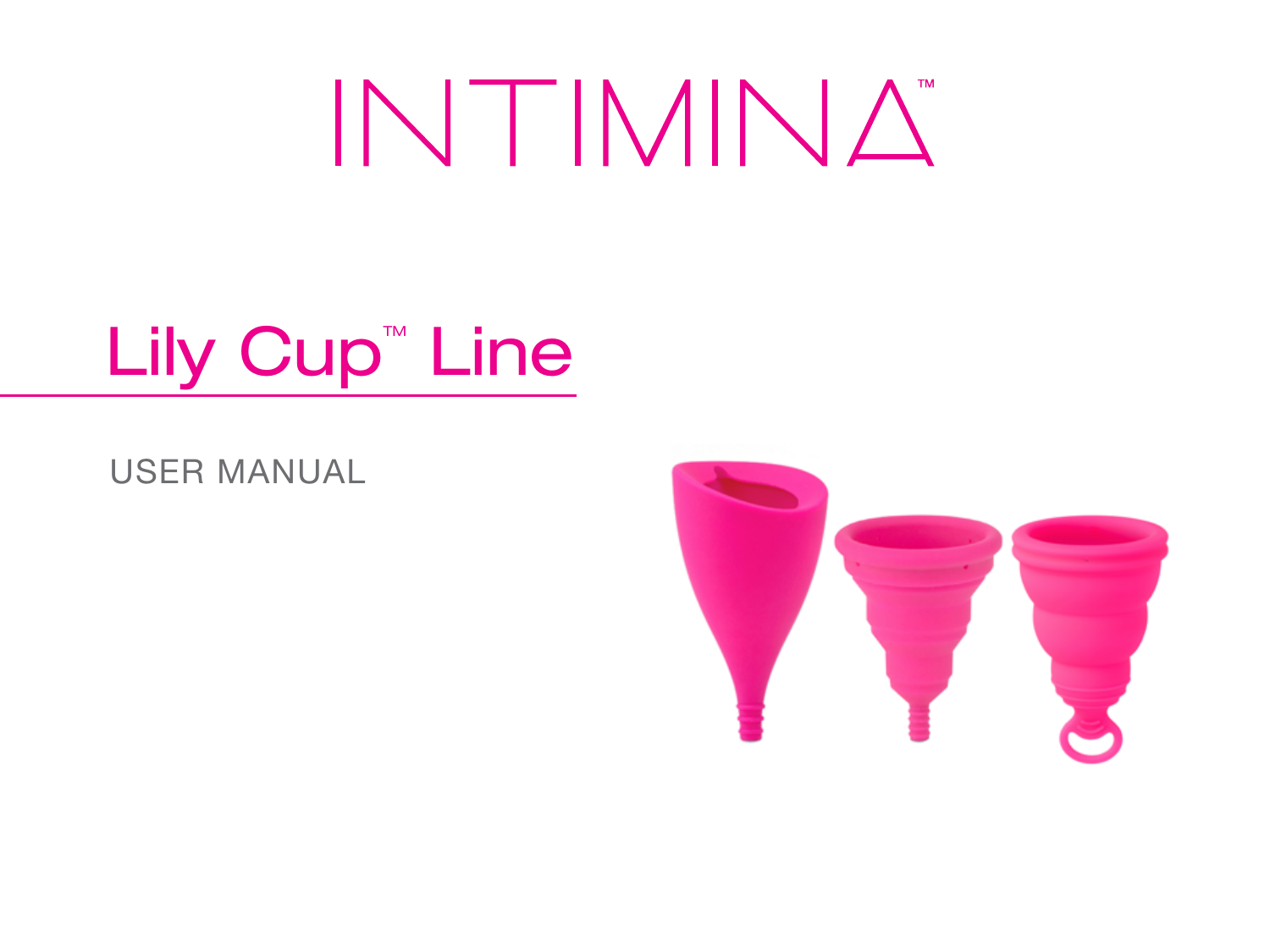

Lily Cup™ Lily Cup™ Compact Lily Cup™ One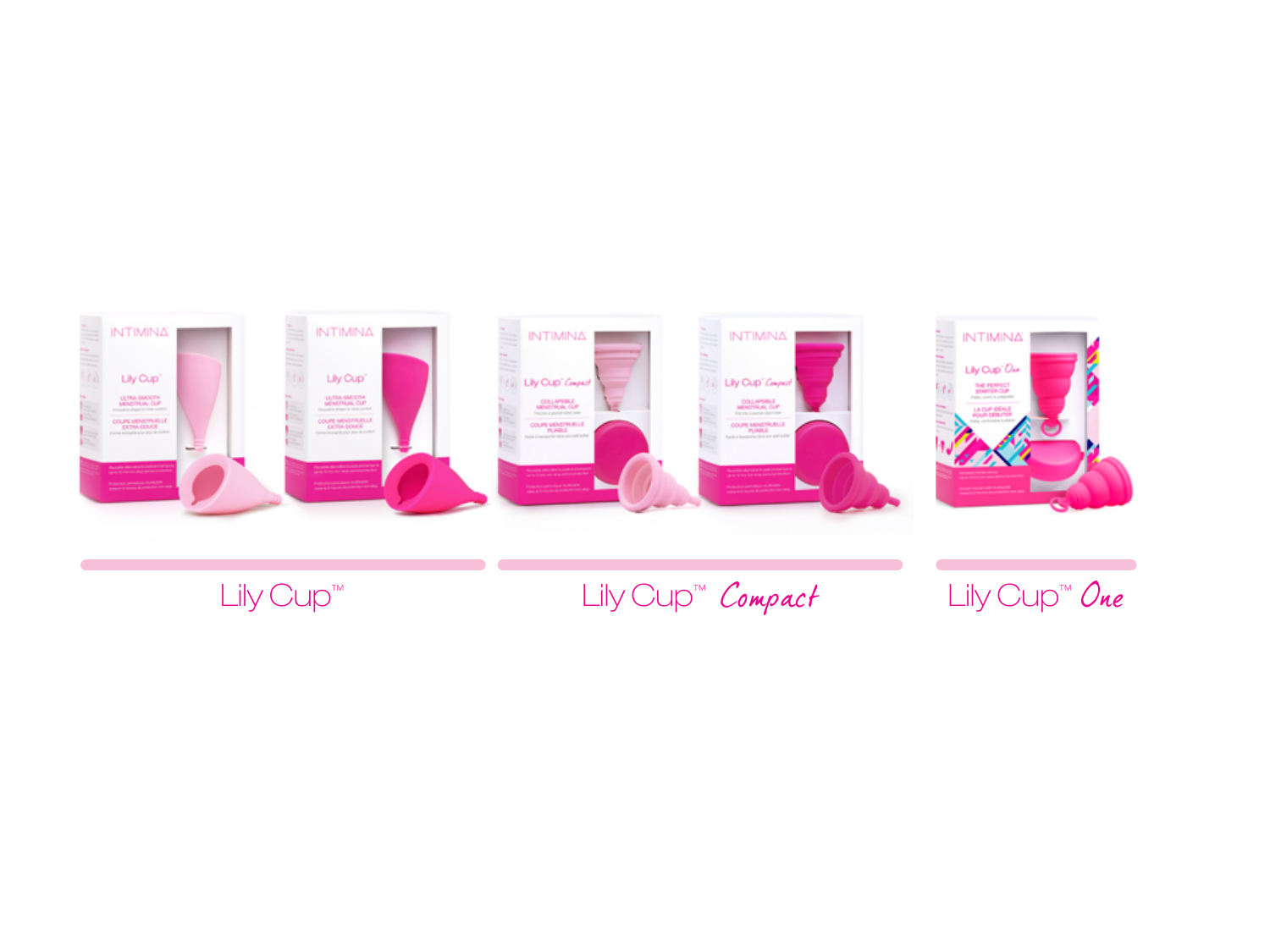# Lily Cup™

Thank you for choosing the Lily Cup™. Please take a moment to read this user manual prior to using your cup or for a full overview of this product, visit www.intimina.com

Lily Cup™ Compact features a collapsible design; making it easier to carry with you so your period starting never has to be an emergency again!

Lily Cup™ is an ultra-soft, reusable menstrual cup made of medical-grade silicone that offers you the safest protection during your period.

Lily Cup™ One is designed specially for beginners and features a unique, easyinsert design and removal loop to make periods a breeze from start to finish.

The information and advice contained in this manual is not meant to be offered as medical advice. If you have any gynecological or medical concerns, we advise you to consult your medical practitioner prior to using the Lily Cup™.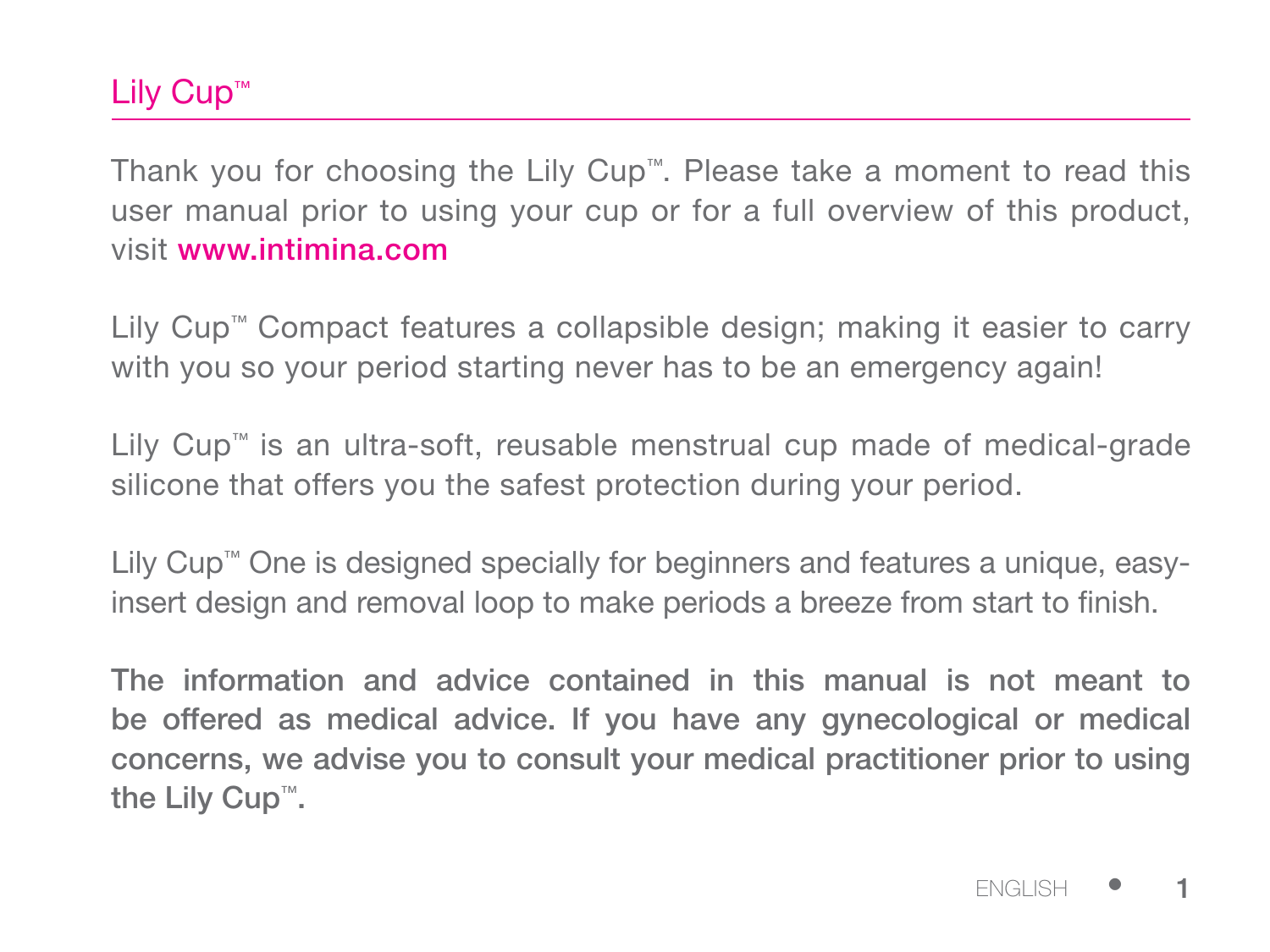



If you find that Lily Cup™ is too long for you, you can safely trim the stem down to just below the 3rd ring - leaving 1 grip ring on the cup.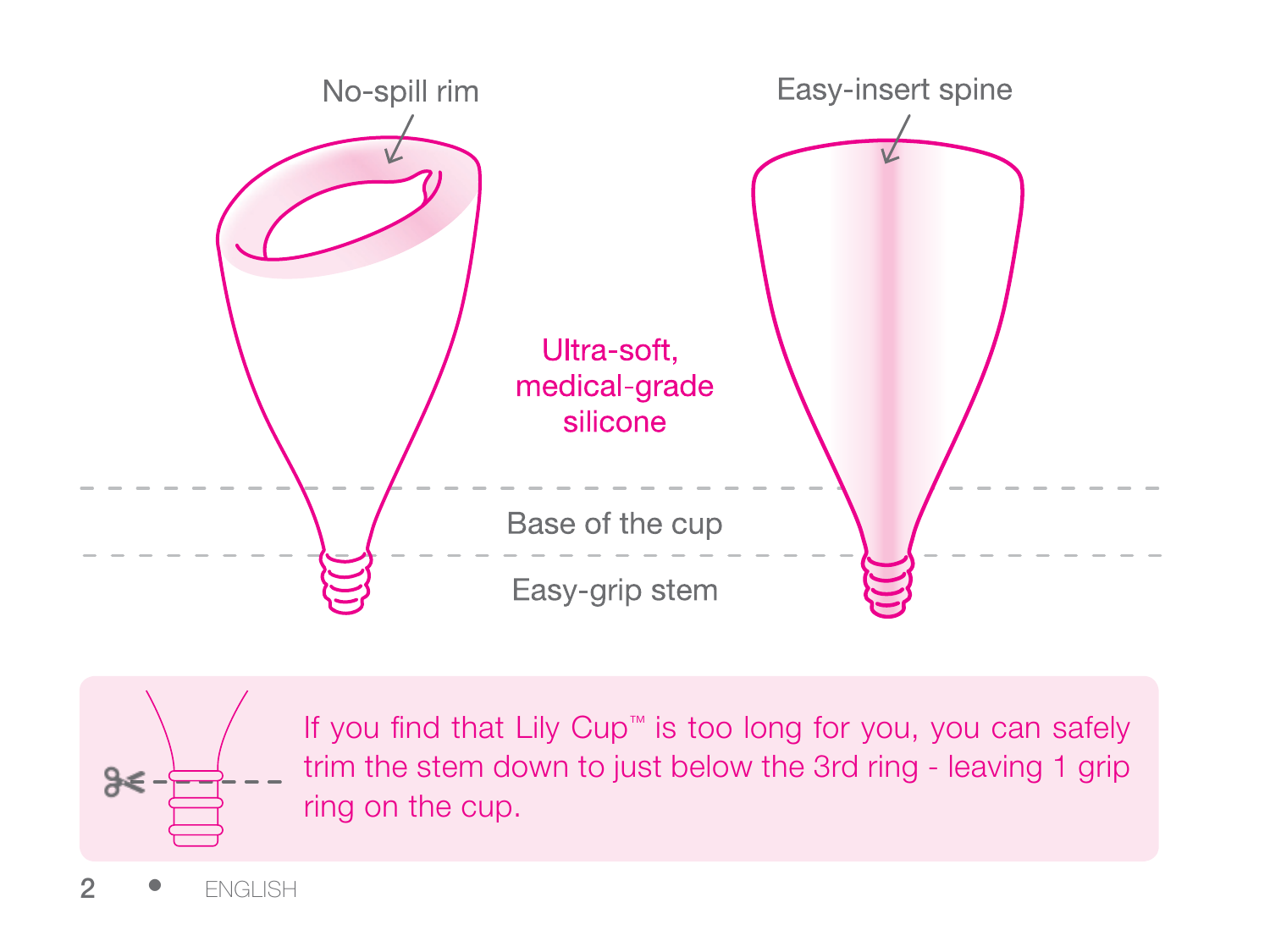



If you find that Lily Cup™ Compact is too long for you, you can safely trim the stem to below the 3rd ring - leaving 2 grip rings on the cup.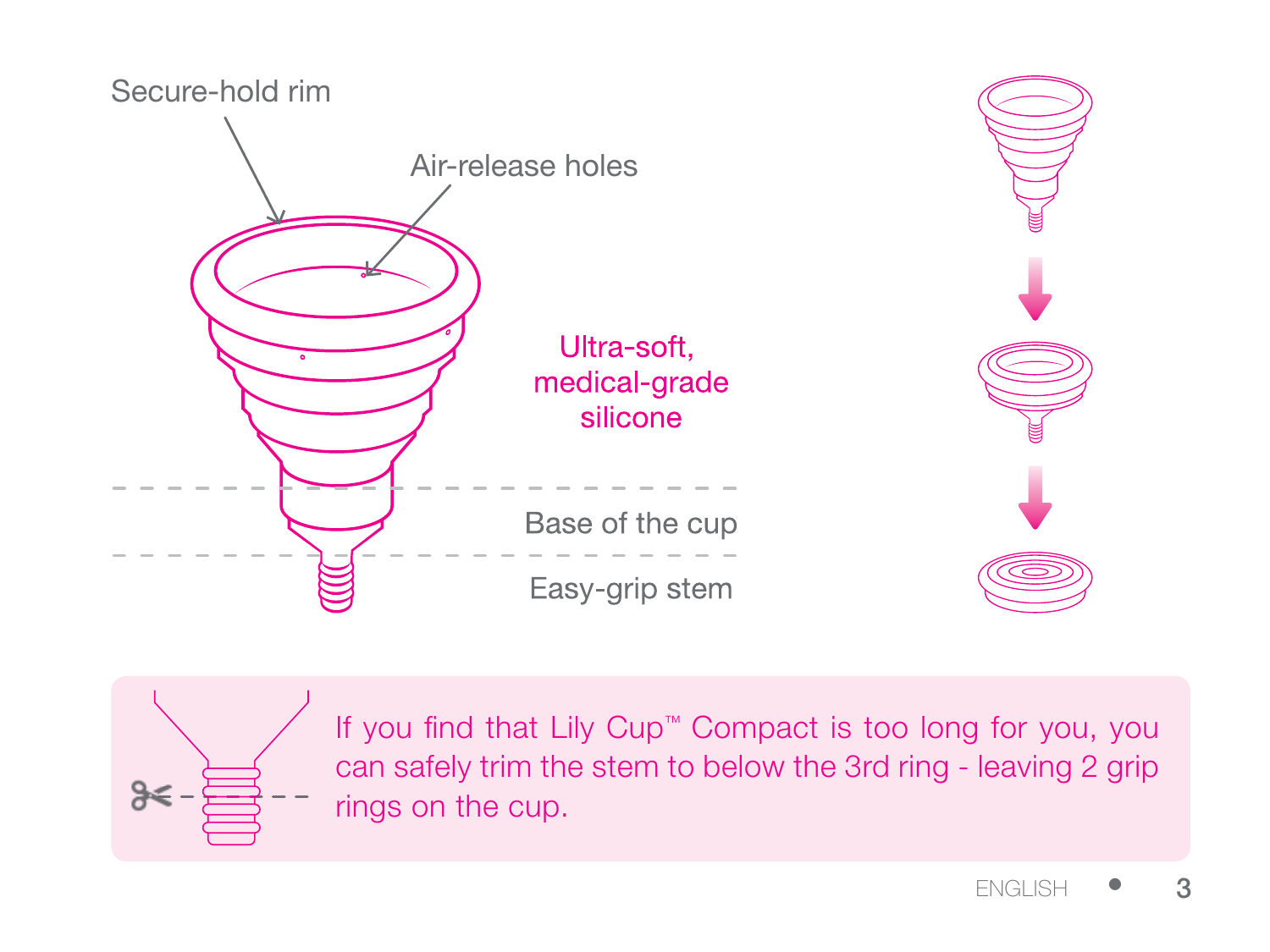



If you find that Lily Cup™ One is too long for you, you can safely trim the loop for a shorter tab stem.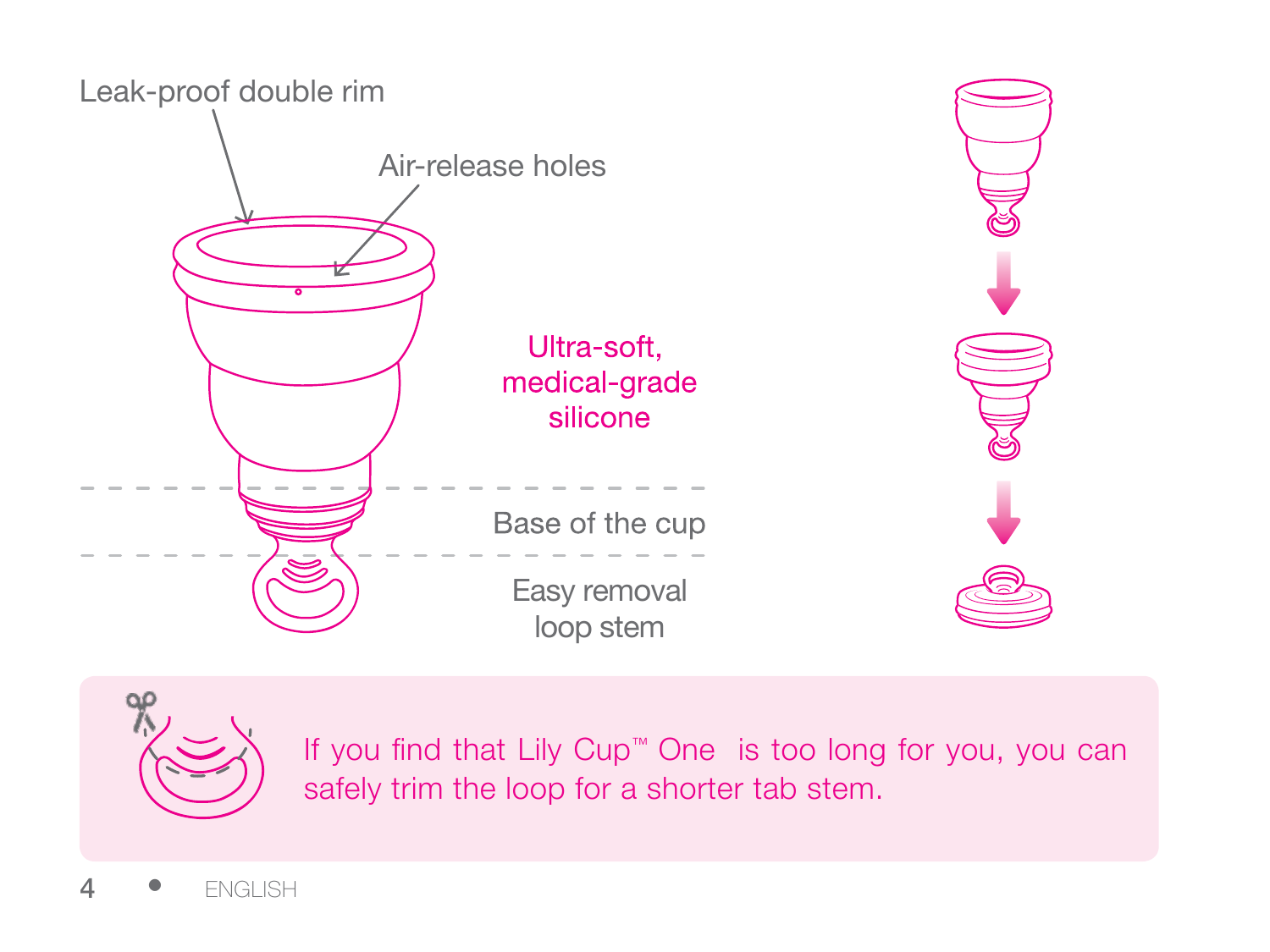# Getting started

Learning to use your Lily Cup™ will take some practice at first, but with repeated use it will become easier and more comfortable. It is important to thoroughly clean your Lily Cup™ before and after each use (for details see section 'Cleaning and care' on p15).



Thoroughly wash your hands with soap and water before using your Lily Cup™.



Before first use, fully submerge your Lily Cup™ in boiling water for 5 to 8 minutes.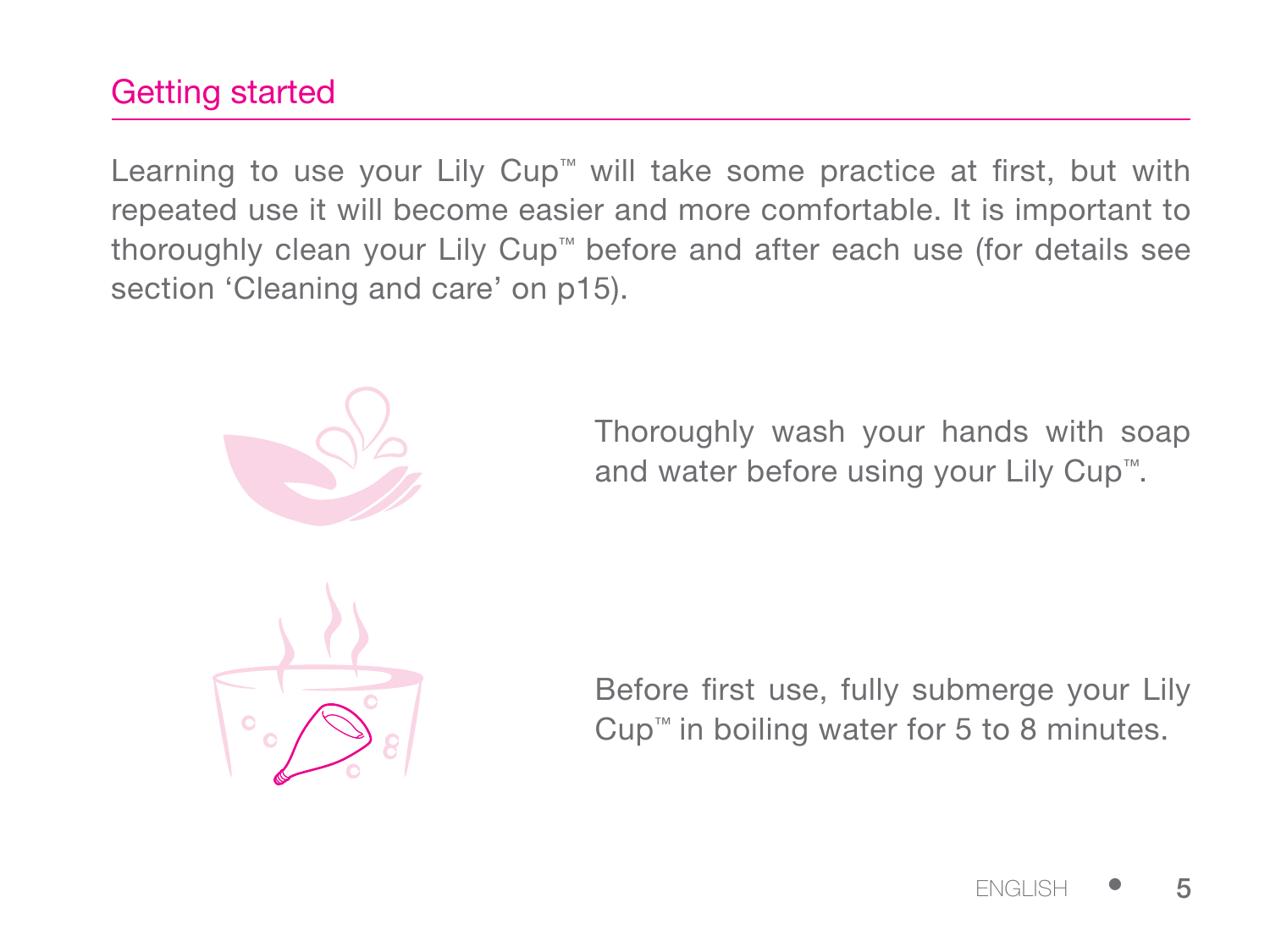# How to fold

Option 1 *(For Lily Cup™, Lily Cup™ Compact, and Lily Cup™ One)* 



1. Hold your cup upright with the tall rim facing away from you.



3. Firmly hold the body of your cup. 4. Insert the pointed end first.



2. Use your right index finger to push the lower rim down.

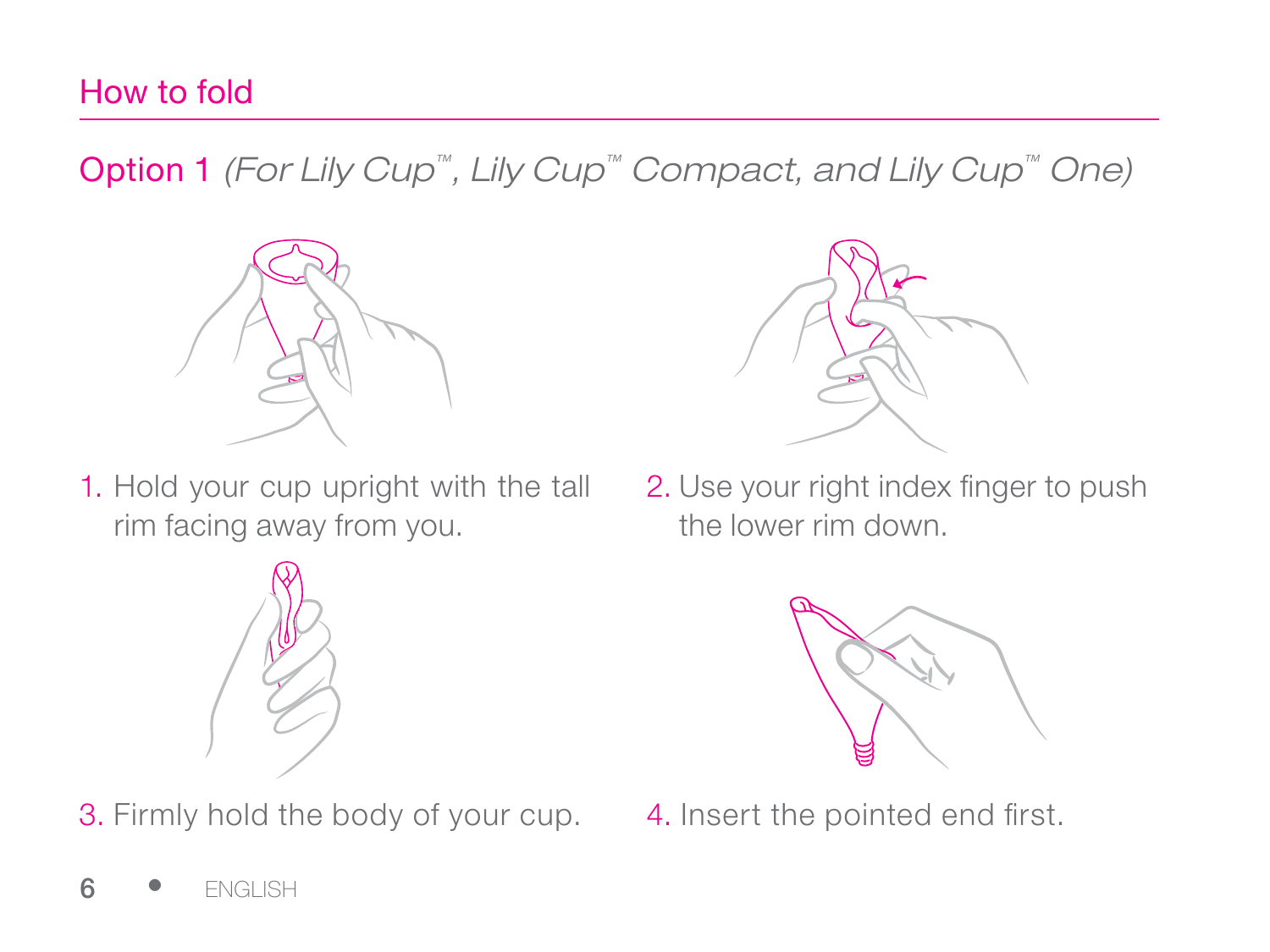Option 2 *(For Lily Cup™ only)*



1. Hold the base of your cup.



3. Tightly roll your cup upwards. 4. Hold firmly before inserting.



2. Flatten the opening with the tall rim facing away from you.

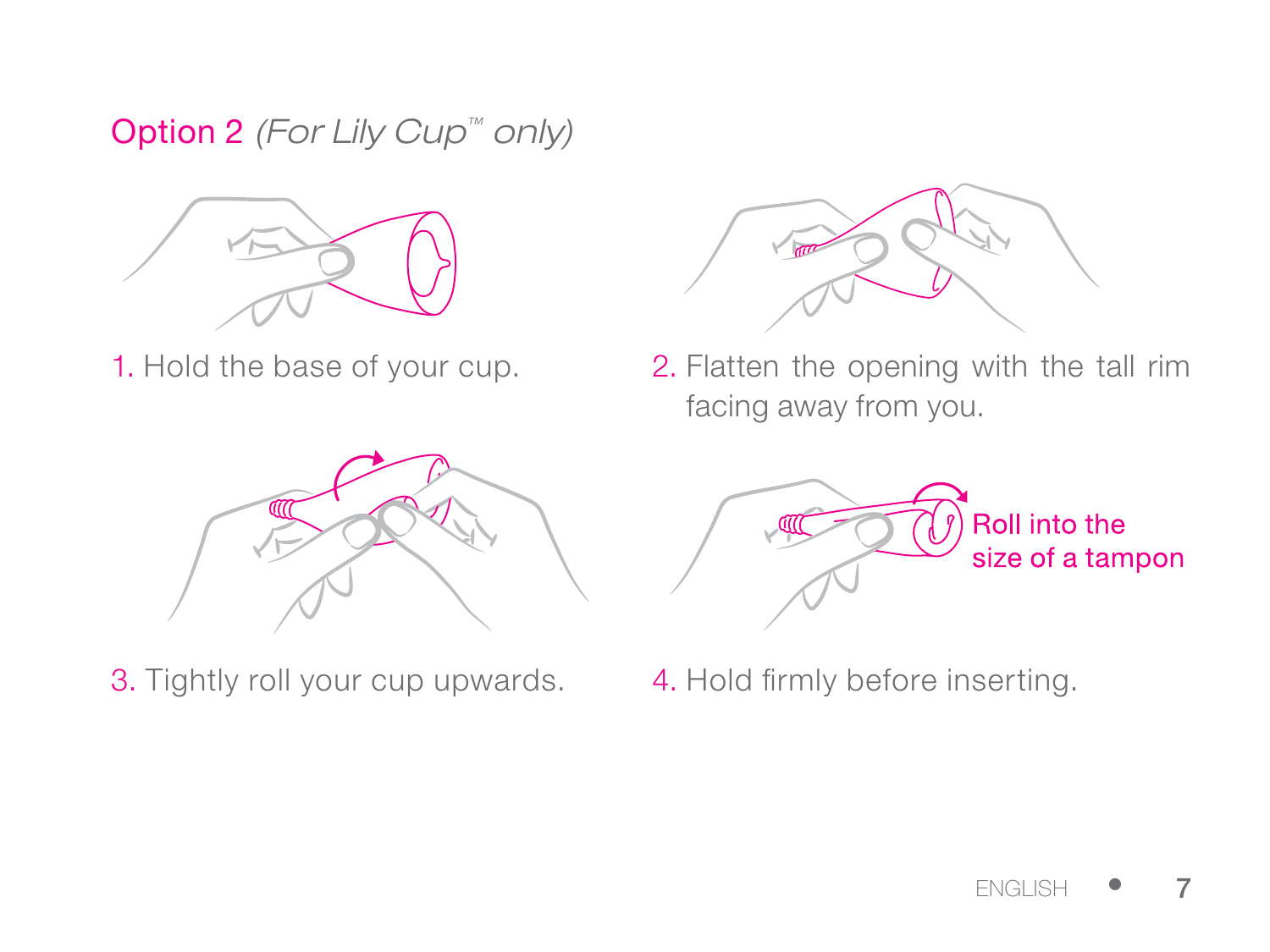Option 3 *(For Lily Cup™ Compact and Lily Cup™ One)*



1. Hold the base of your cup. 2. Flatten the opening.





3. Fold in half. The same state of the 4. Hold firmly before inserting.

When selecting a folding technique, keep in mind that each body is different. Choose the insertion option that is the most comfortable and effective for you.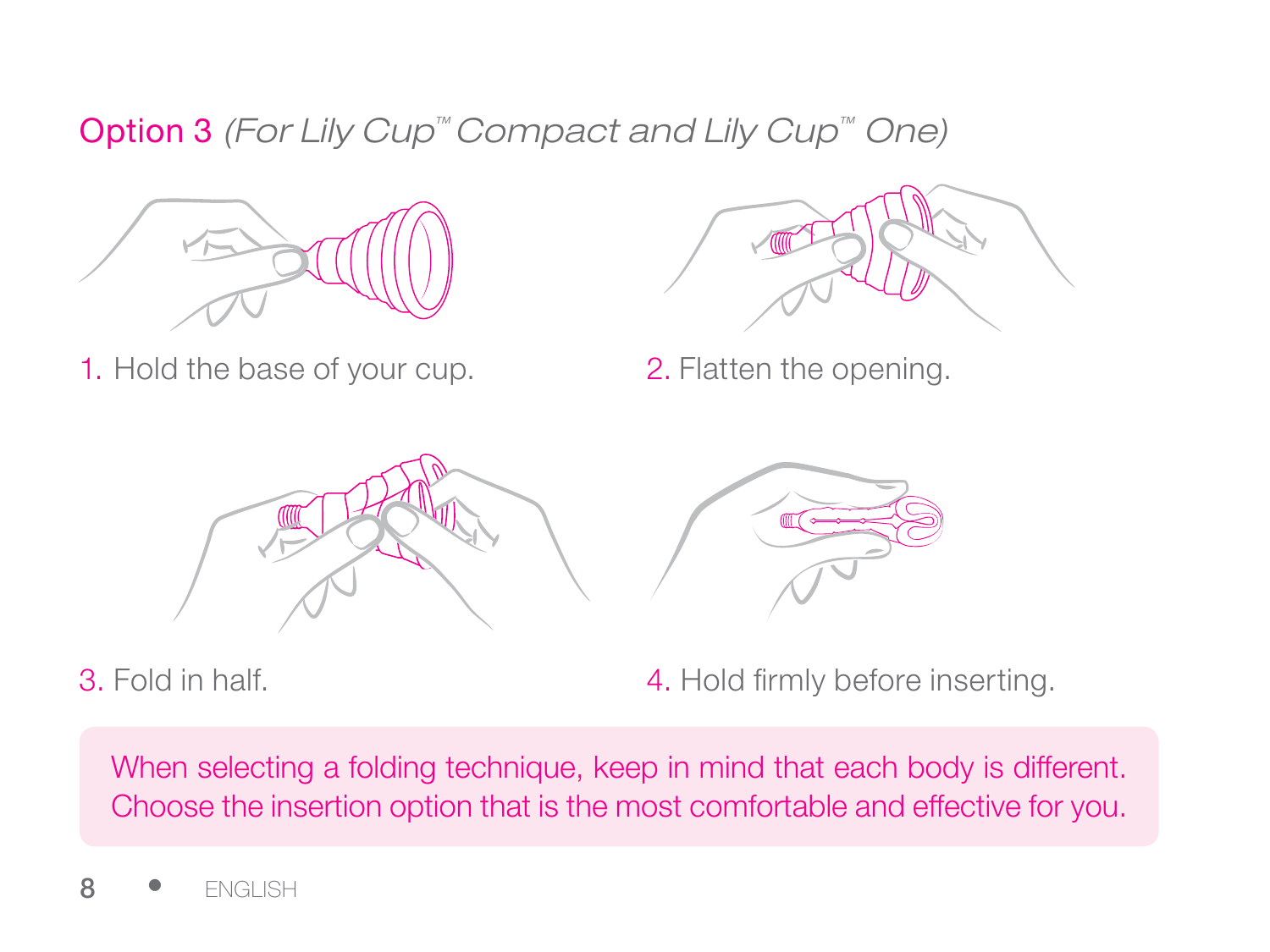#### How to insert

Sit in a slight squatting position and relax your vaginal muscles. If necessary, apply some water-based lubricant to the vaginal opening for added comfort.



As you would with a tampon, angle your cup towards your tailbone and insert it upwards until the stem is inside. On the Lily Cup™ the tall rim of the cup should be situated towards your back.

The Lily Cup™ is held in a lower position than a tampon. The end of the stem should sit approximately 1.5 cm (0.6 in.) above your vaginal opening.

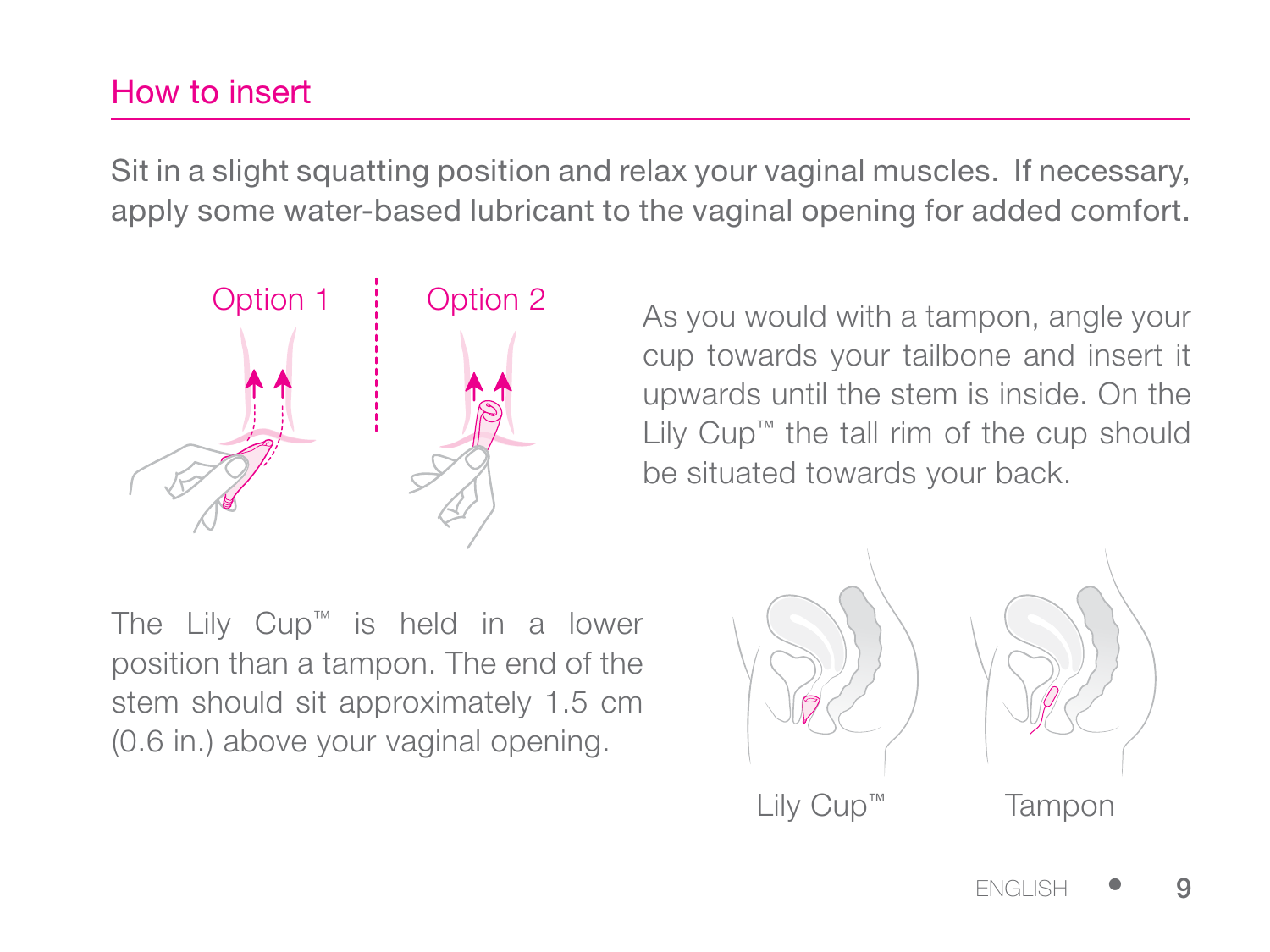# Avoiding leaks

No matter your folding technique, it is extremely important to make sure that the top of your cup completely opens once you have inserted it. Gently squeeze the base of the cup (not the stem) to open it inside your body.

In order to avoid spotting, be sure to form a seal between your body and your Lily Cup™.

There are many ways to ensure that a seal is formed:

- Rotate the cup slightly left and right
- Wiggle the cup up and down, back and forth
- Run your finger around the cup to confirm it's open
- Lightly pull down on the cup. If it doesn't move, the seal is formed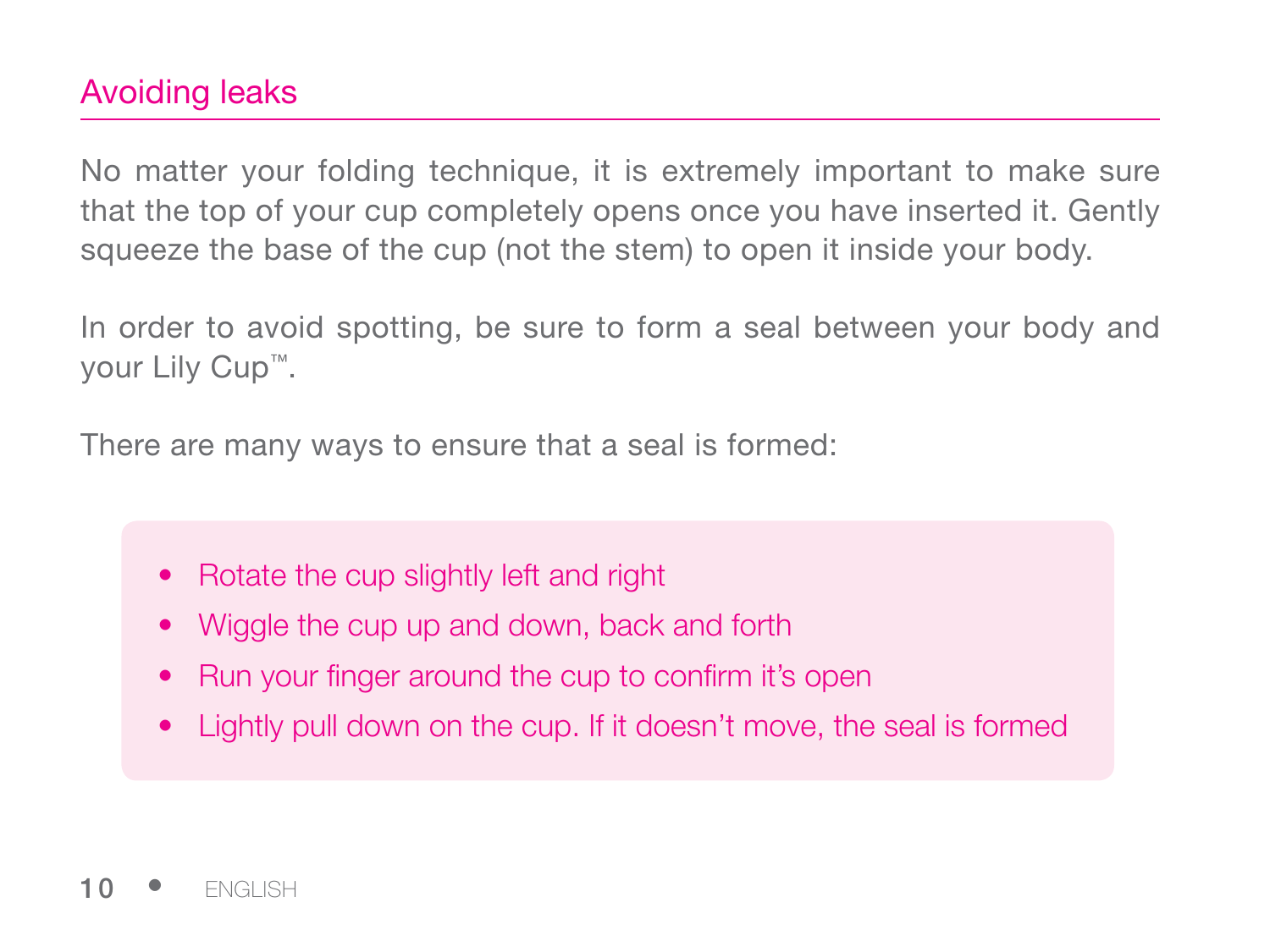#### How to remove and empty

You can wear your Lily Cup, Lily Cup Compact or Lily Cup One for up to 12 hours, and we recommend that you empty your cup 2-3 times per 24 hour period. Depending on your menstrual flow, you will become more familiar with how often you personally need to empty your cup.

To remove, wash your hands and sit in a slight squatting position, i.e. over the toilet.



Relax your body and use your vaginal muscles to gently push the cup down and grip the stem to slowly pull downwards.

Once you can feel the base of the cup softly squeeze the base to release the seal. If you have difficulty releasing the seal, gently shift the cup from side to side.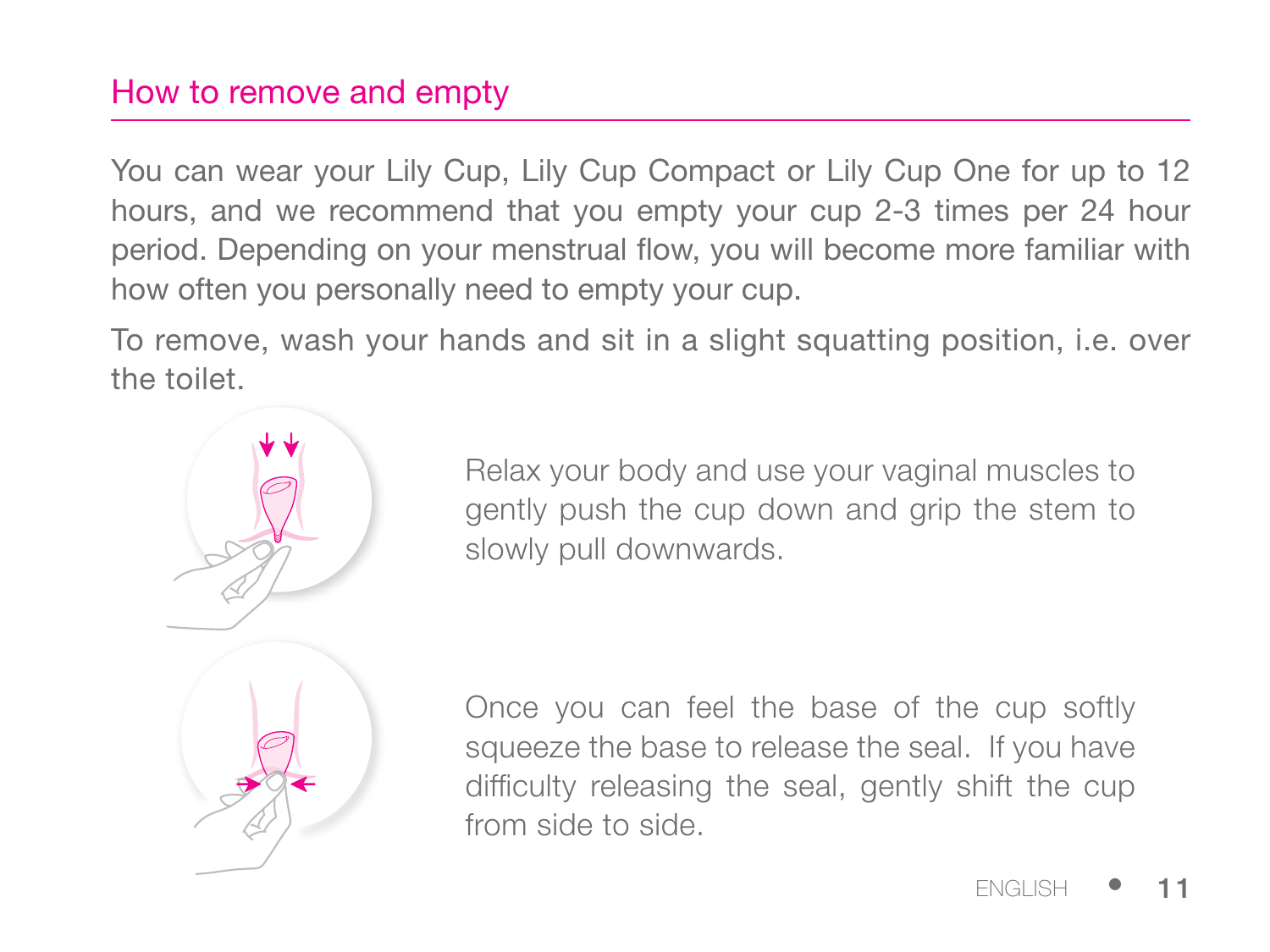

Gently pull the stem downwards and when you feel that the base is almost out, angle it slightly to avoid any spilling.

Discard your menstrual fluid into the toilet, wash your cup, and reinsert (see 'Cleaning and care' on p15). If it is not possible to clean your cup, you may reinsert it without washing as long as your hands are clean.

# What should you do if you have difficulty removing your Lily Cup™?

Remain calm if you cannot remove your cup—it is common to have a little initial difficulty with removal. In a slight squatting position, use a series of gentle, downward pushes with your vaginal muscles to move the cup lower. Follow the removal instructions and relax your body as it will help to ease the process.

If you have any further concerns always contact your medical practitioner.

12 • ENGLISH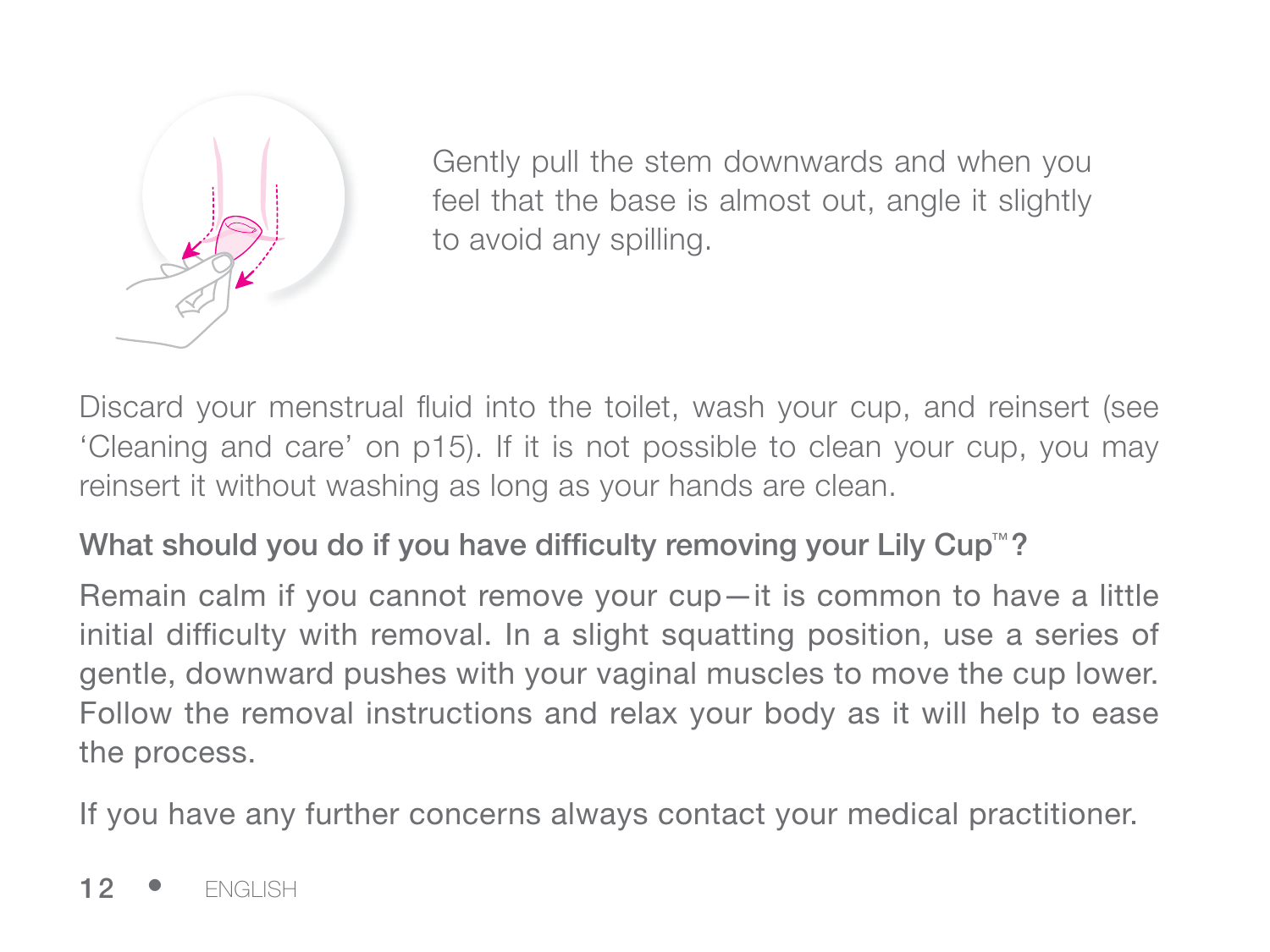#### How to choose your size

#### How do you know your correct Lily Cup™ size?

Since a woman's body undergoes many changes during life, the Lily Cup™ is available in two different sizes (except for Lily Cup™ One which is available in one size). The Lily Cup™ is designed for maximum comfort and should not be felt when worn. If you feel any discomfort, you may need to change your size.

#### Change your size if:

- You are using a size A and feel that your cup is not securely collecting your menstrual flow and/or experience continual spotting, then change to size B.
- You are using a size B and find it difficult to insert and/or feel any discomfort during use, then change to size A.
- If you find Lily Cup™ a bit long you may find Lily Cup™ Compact a better fit for you.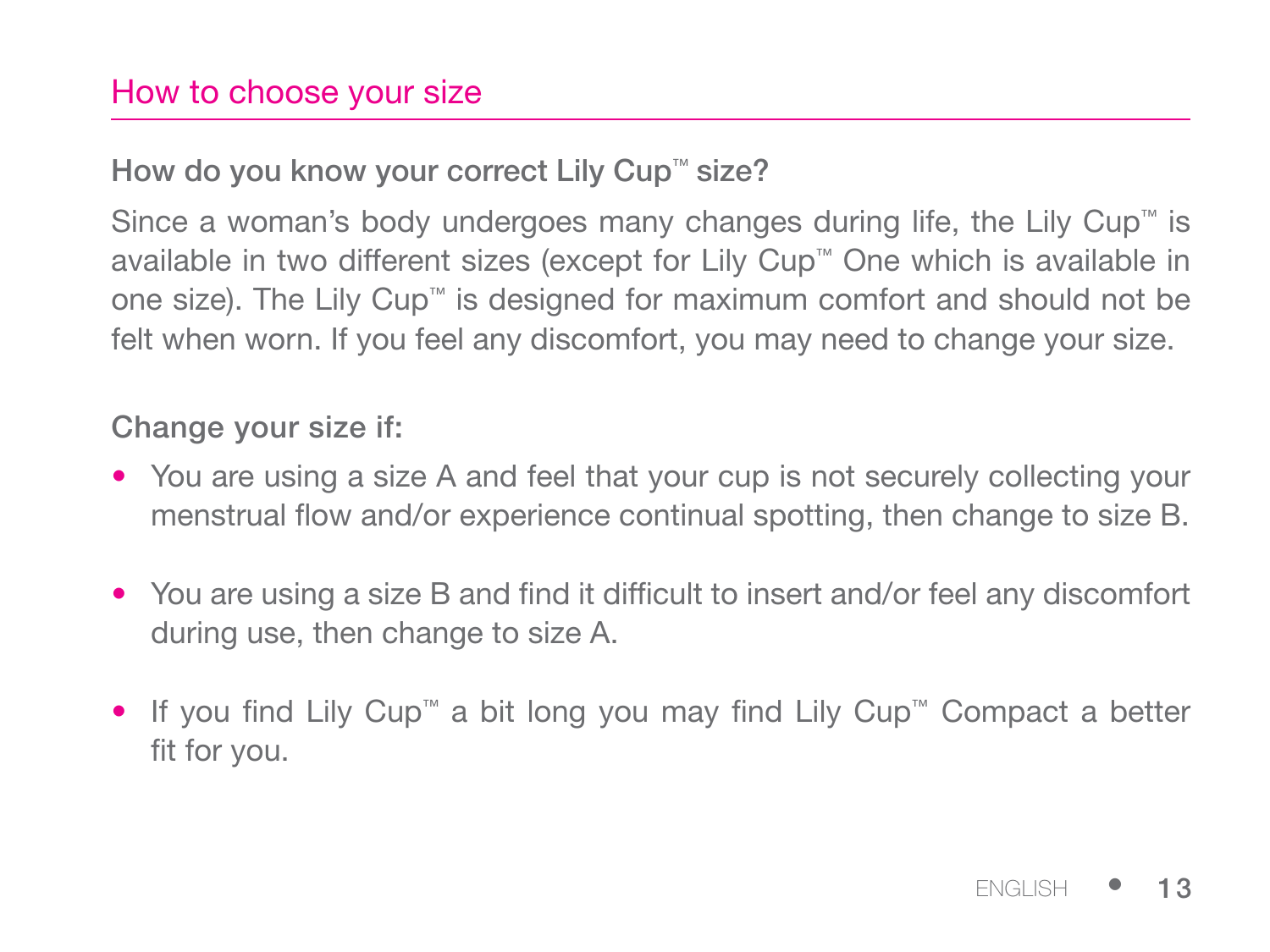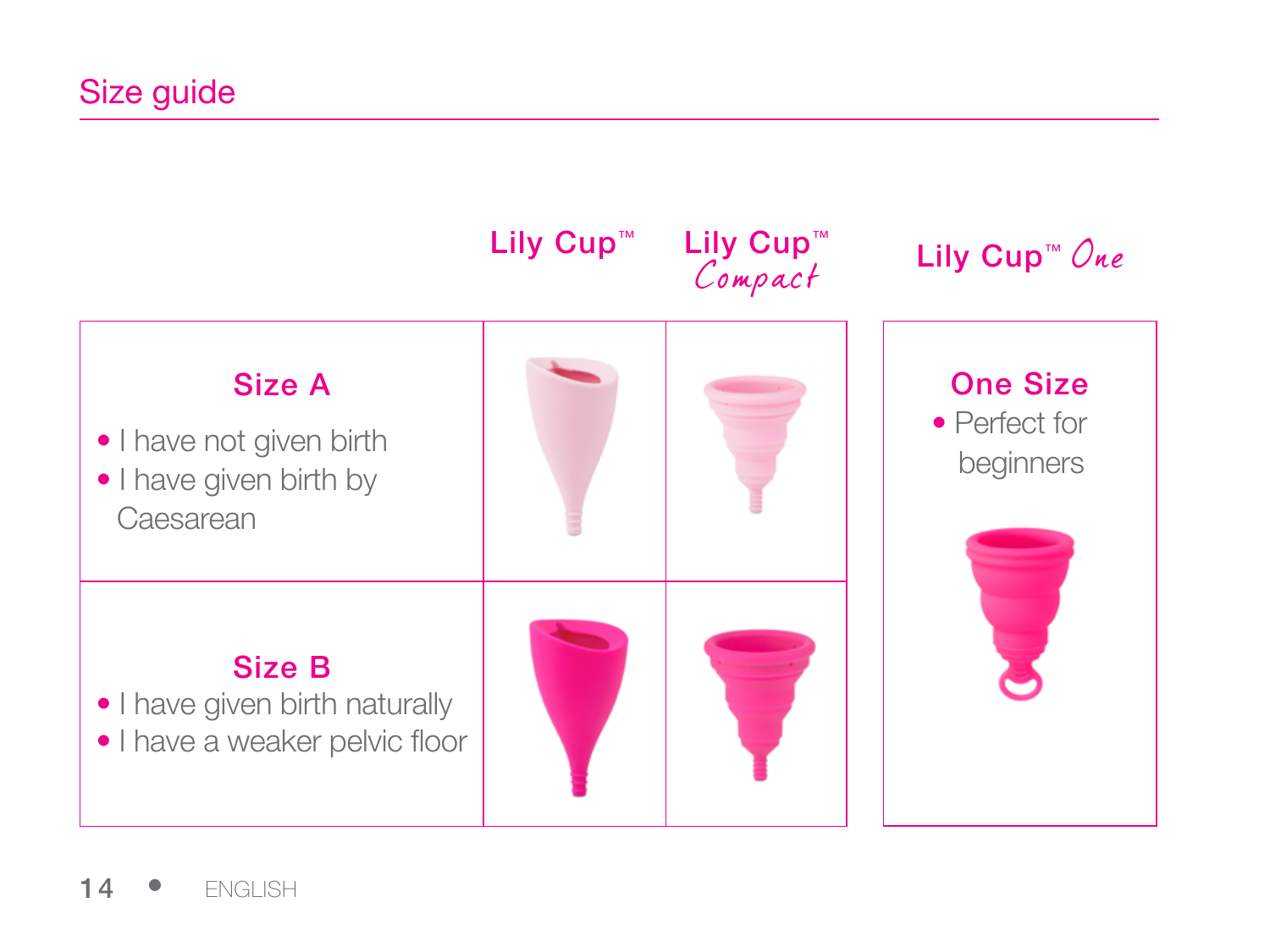# Cleaning and care

Cleaning and storing your Lily Cup™ properly will ensure that it lasts for a number of years. Replace your cup if you notice any cuts, punctures, or a sticky/oily film forming on the silicone. Slight discoloration is normal and may occur over time. This will not affect the function or safety of the Lily Cup™.

| First Use          | Fully submerge your Lily Cup™ in boiling water for 5 to 8<br>minutes. Do not boil dry.                                                                                                                                                                                                                                                                                                                                                                         |
|--------------------|----------------------------------------------------------------------------------------------------------------------------------------------------------------------------------------------------------------------------------------------------------------------------------------------------------------------------------------------------------------------------------------------------------------------------------------------------------------|
| <b>Reqular Use</b> | Wash your Lily Cup" before and after each use with either<br>mild soap and hot water or a purpose made cleaner. Rinse<br>thoroughly to remove any soap or cleaner residue as this<br>may later cause irritation. For a more thorough cleaning, boil<br>your cup as frequently as you like. If you have no access<br>to water (in a public bathroom) just empty, wipe your cup<br>out with tissue and reinsert. You can wash it at the next<br>convenient time. |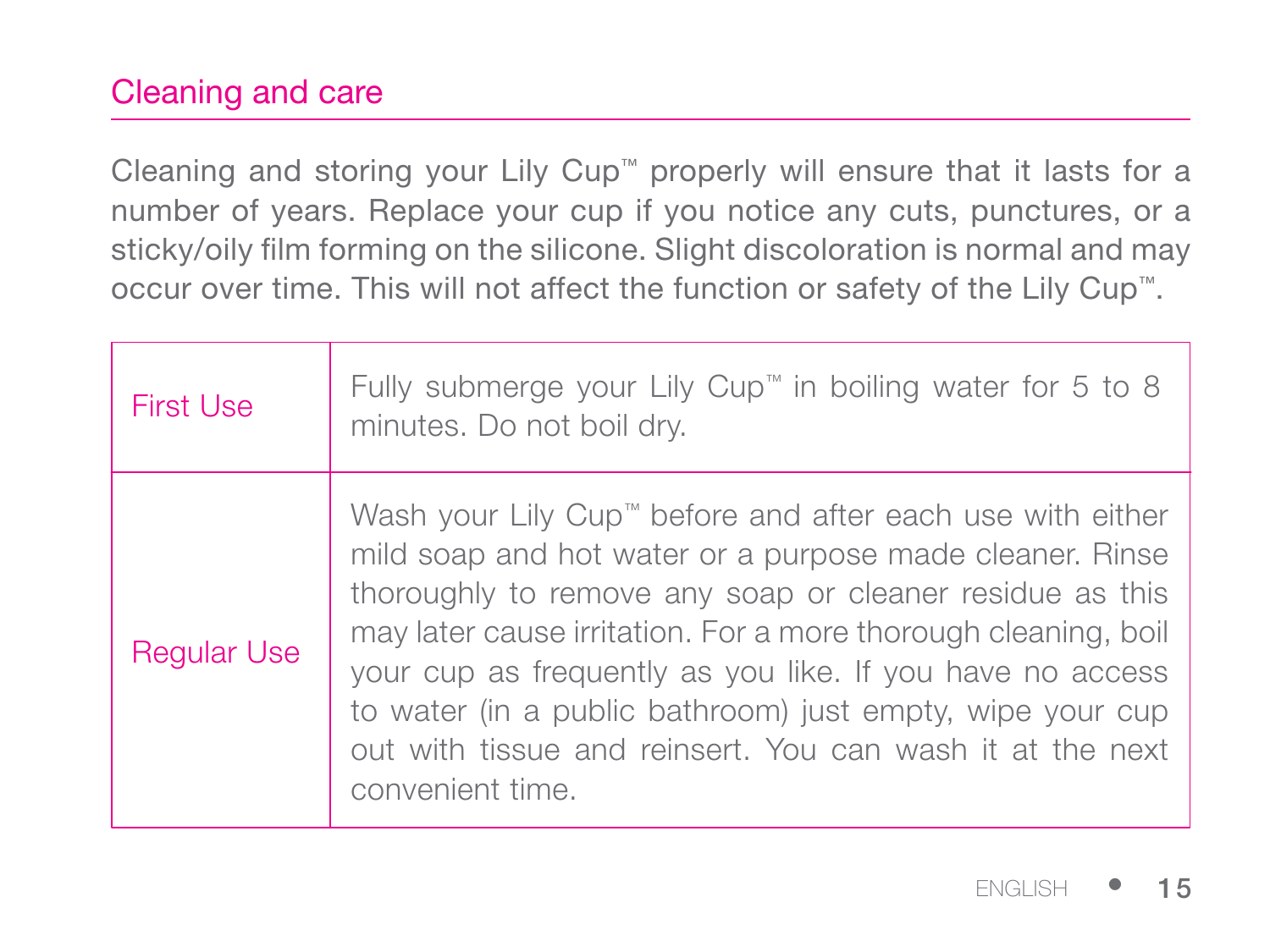# Storage

We recommend storing your Lily Cup™ in the provided anti-bacterial storage pouch or protective case.

Caution: Please do not use vinegar, harsh cleaners, petroleum based substances, tea tree oil, alcohol, or bleach to clean your Lily Cup™. If you have any questions about cleaners to avoid please contact customercare@intimina.com

#### Toxic Shock Syndrome

TSS is a rare but serious disease that may be fatal and has been linked to high absorbency and prolonged use of tampons. Symptoms can include sudden high fever, vomiting, diarrhoea, dizziness, fainting, and a rash like sunburn. If you have any of these signs while using Lily Cup™, remove it and contact your doctor immediately. Women who have experienced toxic shock syndrome should not use any form of internal protection, including menstrual cups. Lily Cup™ is intended for use during menstruation only. Make sure to clean your hands and your cup thoroughly before and after each use, with warm water and soap.

16 • ENGLISH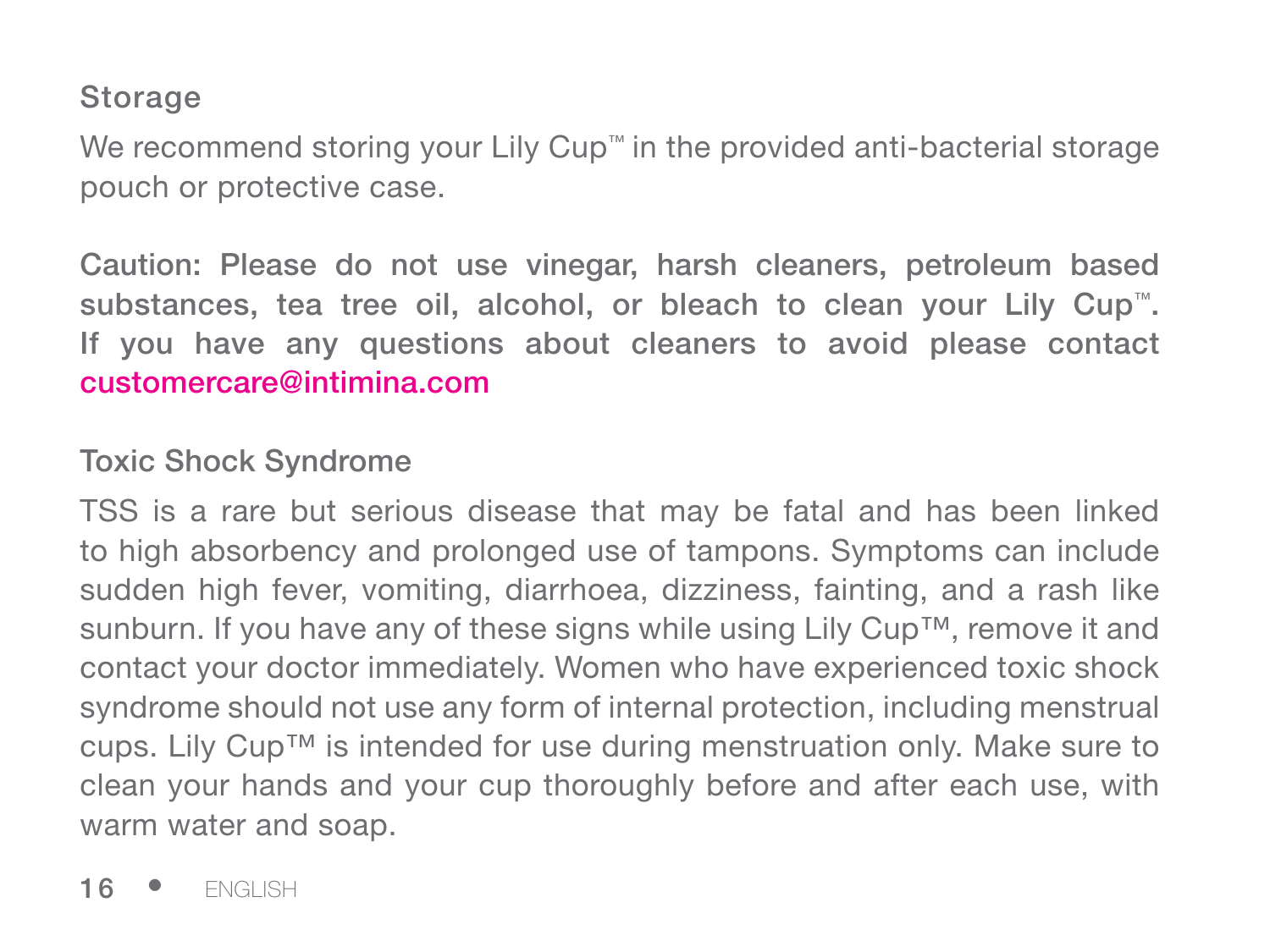#### Warnings and recommendations

- The Lily Cup™ is not a contraceptive and will not prevent against pregnancy and/or Sexually Transmitted Diseases. Remove your Lily Cup™ prior to intercourse.
- Discontinue use and contact a medical practitioner if you experience any pain or discomfort while using the Lily Cup™.
- Keep out of reach of children and animals. •
- Do not expose your Lily Cup™ to open flames.
- The Lily Cup™ does not need to be removed for urination or bowel movement.
- Do not use Lily Cup™ if you have had TSS.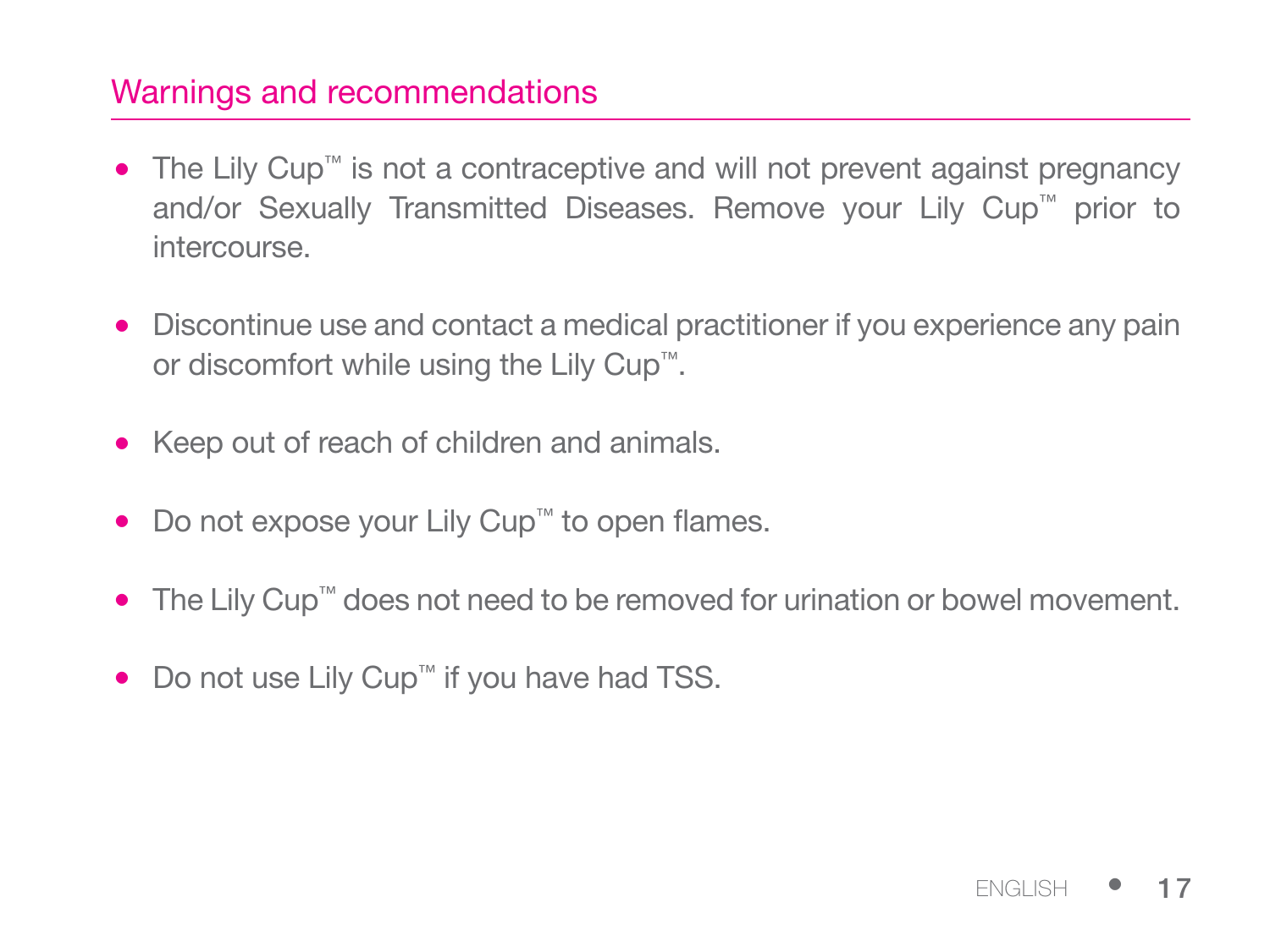If you have any further questions or concerns, and wish to find out more information about Intimina products, please visit **www.intimina.com** or send an email directly to **customercare@intimina.com** 

Disclaimer: Users of the Lily Cup™ do so at their own risk. Neither Intimina nor its retailers assume any responsibility or liability for the use of the Lily Cup™.

Model may be changed for improvements without notice.

© 2019 LELOi AB. All rights reserved.

Manufactured by: Suzhou Armocon Technology Co. Ltd, 3-5/F, No. 77 Suhong Middle Road, SIP, 215027 Jiangsu, China

Headquarters: LELOi AB, Karlavägen 41114 31 Stockholm, Sweden US Office: LELO Inc., 4320 Stevens Creek Blvd., Suite 205, San Jose, CA 95129, USA